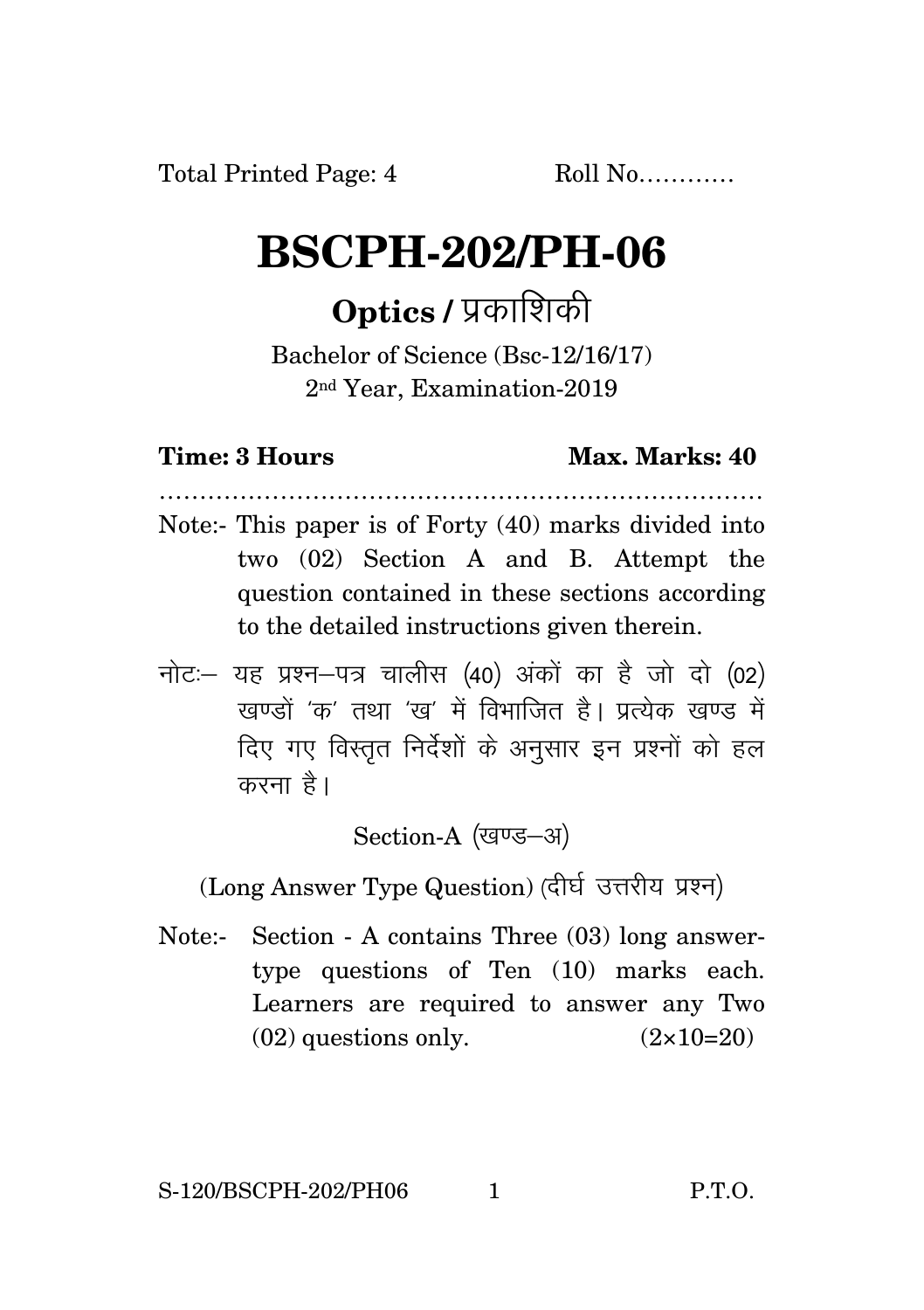- नोट: खण्ड 'क' में तीन (03) दीर्घ उत्तरीय प्रश्न दिये गये हैं। प्रत्येक प्रश्न के लिए दस (10) अंक निर्धारित हैं। शिक्षार्थियों को इनमें से केवल दो (02) प्रश्नों के उत्तर देने हैं।
- 1. With the help of neat diagram; describe the construction and working of a Michelson's interferometer. Explain clearly the formation of circular fringe in it. How you can use it? स्वच्छ चित्र की सहायता से माइकेल्सन व्यतिकरण

मापी की रचना एवं कार्य विधि का वर्णन कीजिए। इसके द्वारा वृत्तीय फन्जों का बनना समाइए। इसे आप कैसे प्रयोग कर सकते हैं?

2. Describe the principle of biquartz device used in a polarimeter. Show how you will use the instrument to measure the specific rotation of sugar solution.

> ध्रवणमापी में प्रयुक्त बाई–क्वार्टज युक्ति के सिद्धान्त की विवेचना कीजिए, इसके द्वारा चीनी के घोल का विशिष्ट – घूर्णन कैसे निकालेंगे।

3. (a) Deduce Newton's formula  $X_1X_2 = f_1f_2$  for an optical system.

न्यूटन समीकरण  $X_1X_2 = f_1f_2$ को सिद्ध कीजिए।

(b) The equivalent focal lengths of an Huygen's eye – pieces is 5.00cm. Calculate the focal length of field lens.

हाइगेन्स नेत्रिका की तुल्य फोकस दुरी 5.00 सेमी है। क्षेत्रीय लेन्स की फोकस दूरी ज्ञात कीजिए।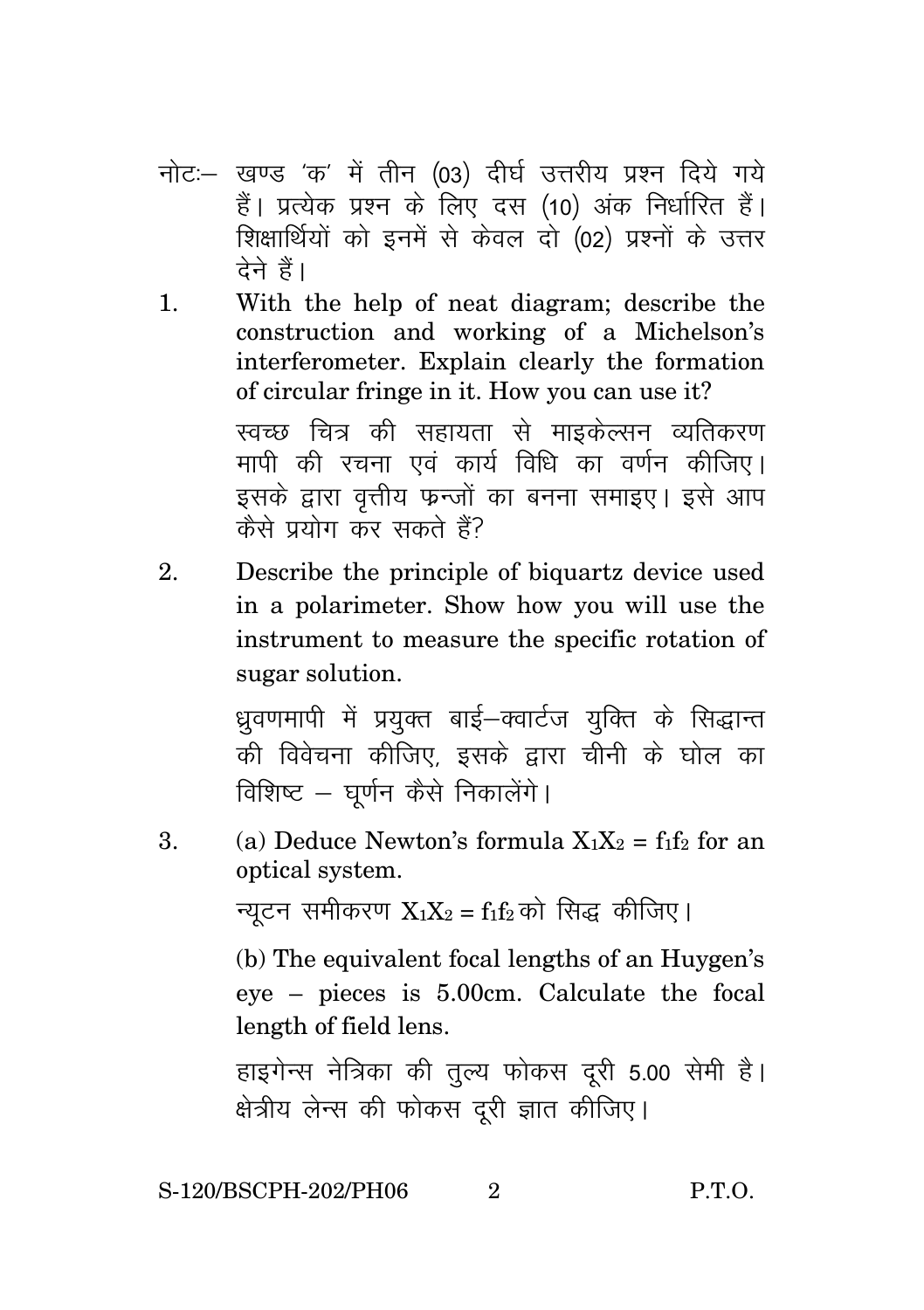Section-B (खण्ड–ख)

(Short Answer Type Question) (लघु उत्तरीय प्रश्न)

- Note:- Section-B contains six (06) short answer type questions of five (05) marks each. Learners are required to answer any four (04) questions only.  $(5 \times 4=20)$
- **नोट**: खण्ड 'ख' में छः (06) लघु उत्तरीय प्रश्न दिये गये हैं। प्रत्येक प्रश्न के लिए पाँच (05) अंक निर्धारित हैं। शिक्षार्थियों को इनमें से केवल चार (04) प्रश्नों के उत्तर टेने हैं।
- 1. Derive expression for longitudinal chromatic aberration of a lens.

लेन्स द्वारा अनुदैध्य वर्ण विषणन हेतु व्यंजक उत्पन्न कीजिए।

2. A plane transmission diffraction grating has 40,000 lines. Determine its resolving power in the second order (n=2) for a wavelength of 6000 A<sup>o</sup>.

> एक समतल विवर्तन ग्रेटिंग पर 40.000 लाइनें है 6000  $A^0$  के परास में द्वितीय वर्ण (n=2) के लिए विभेदन क्षमता ज्ञात कीजिए।

3. What are coherrent sources? Why two independent sources of light of same wavelength cannot show interference?